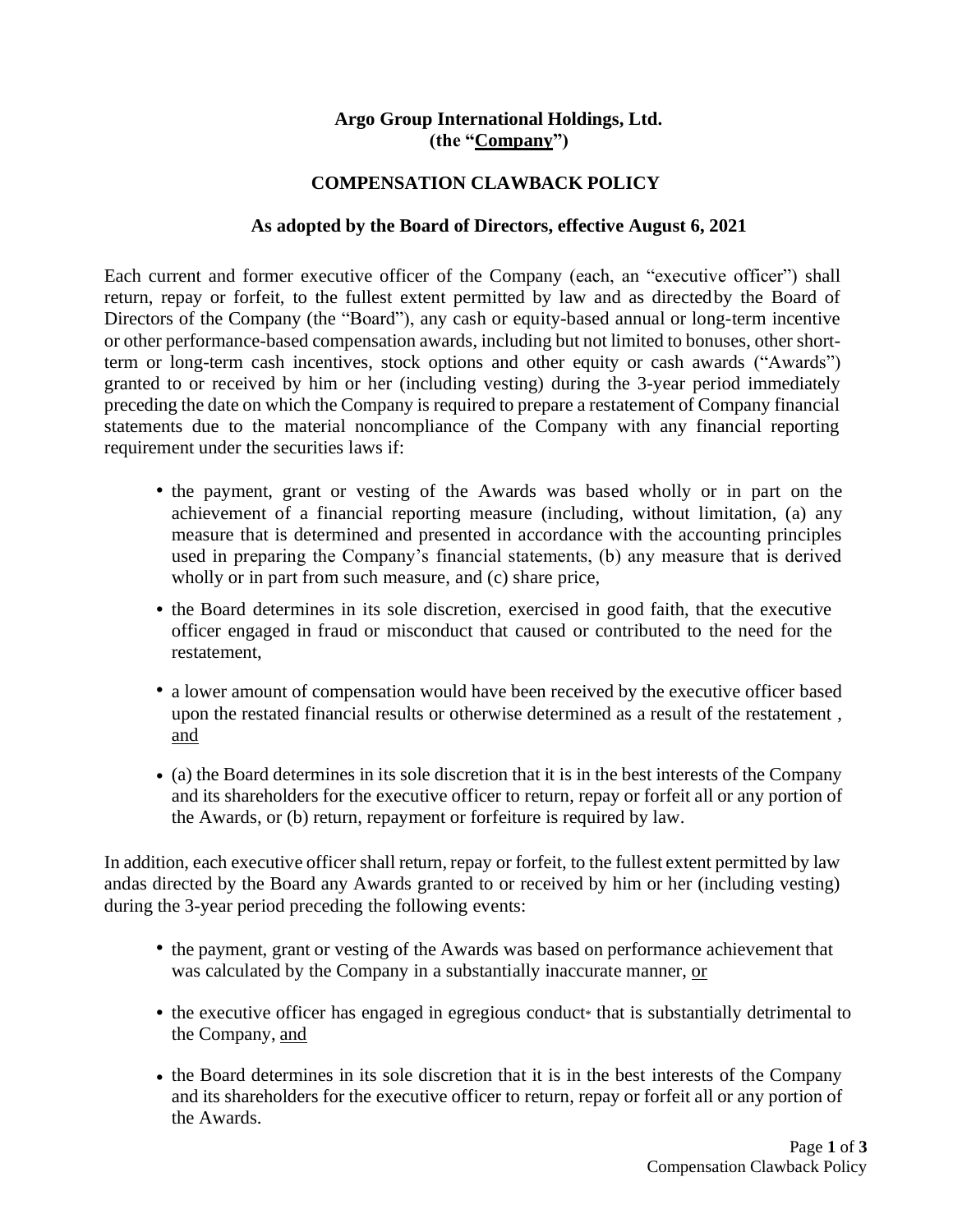The Board delegates to the independent directors full and final authority to make all determinations of the Board under this Policy, including without limitation whether the Policy applies and if so, the amount ofthe Awards to be returned, repaid or forfeited by the executive officer. All determinations and decisions made by the Board's independent directors pursuant to the provisionsof this Policy shall be final, conclusive and binding on all persons, including the Company, its affiliates, its shareholders and employees. The right of the Board to assert a recoupment claim under this Policy shall not survive the occurrence of a change in control of the Company as definedin any of the Company's incentive compensation plans then in effect unless otherwise required by law.

The Board may seek the return, repayment or forfeiture of any compensation owed by an executive officer pursuant to this Policy through one or more of the following methods, as selected by the Board and subject to applicable law, including Section 409A of the Internal Revenue Code of 1986, as amended:

- Reimbursement of the amount of an affected cash payment received as an Award;
- Recovery of shares issued in connection with, or proceeds realized on the settlement, sale, transfer, or other disposition of, any affected equity-based award received as an Award;
- Offset of the Award from any compensation otherwise owed to the executive officer by the Company or its affiliates;
- Cancellation and/or forfeiture of an affected Award, whether vested or unvested; or
- Any other remedial and recovery action permitted by law, as determined by the Board.

If the Board determines to seek return or repayment of incentive compensation, it shall first make a written demand for return or repayment from the executive officer and, if the individual does not tender timely return or repayment in response to such demand, the Board may pursue the other remedies contemplated by the Policy, including seeking a court order against the individual for such return or repayment.

The Board shall make a reasonable determination of the amount of any compensation subject to return, repayment or forfeiture under this Policy. For example, where the recovery is triggered by the adjustment of a financial measure that has been established on a formulaic basis, the Company shall seek to recover, at the direction of the Board, any amount awarded or paid in excess of the amount that would have been paid based on the correctly calculated financial measure result. Where the matter is not subject to mathematical recalculation directly from the information adjusted, the Board may seek to recover the amount, if any, by which the Board reasonably determines that the Award should be reduced as a result of such adjustment. In making a determination of the amount of any compensation attributable to equity-based awards, the amount of compensation considered to be received by an executive officer shall be determined on the basis of the value of each such equity-based award at the time of any vesting event, whether such award has vested in full or in part.

The amount of any Award subject to return, repayment or forfeiture shall be determined on an aftertax basis.